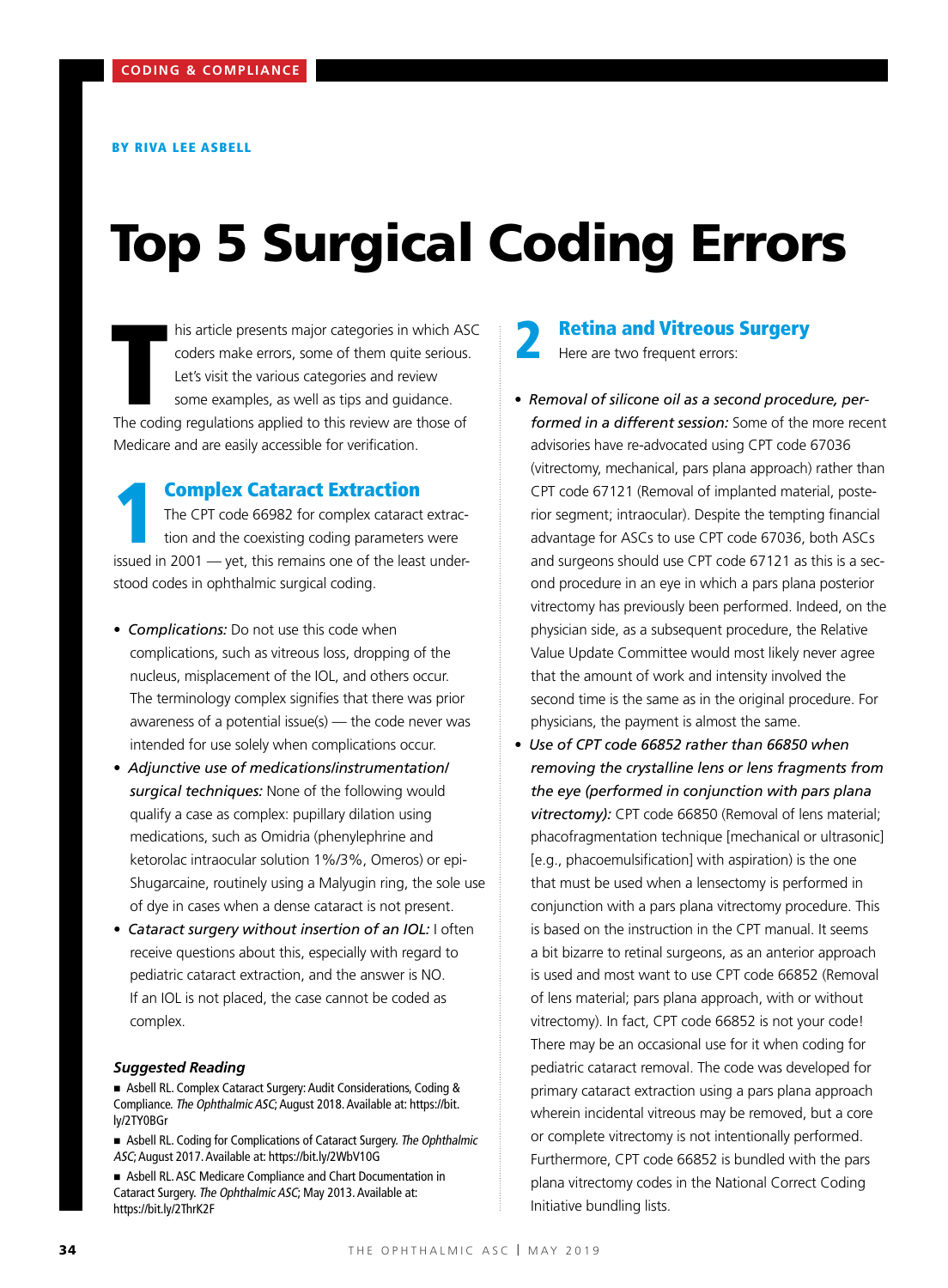# *Suggested Reading*

n Asbell RL. Coding Reassessment for Complex Retinal Detachment Repair. The Ophthalmic ASC; May 2018. Available at: https://bit.ly/2Oe2GJd. **Example 2** Asbell RL. Anterior Segment Surgery by Posterior Segment Surgeons. Retina Today; September 2016. Available at: https://bit.ly/2TPF5V1.

**3 Glaucoma**<br>
Minimally invasive glaucoma surgery (MIGS) has always been fraught with errors, beginning with the original CPT descriptors, and the confusion continues. Here are three important areas of which you should be cognizant:

- *Removal of MIGS devices:* Erroneous advice has been put forth regarding removal of implanted MIGS devices, such as Hydrus (Ivantis), Xen (Allergan), CyPass (Alcon), and the various iStent (Glaukos) products. The correct CPT code is 65920 (removal of implanted material, anterior segment of eye). ASCs have no means of being reimbursed for CPT code 66999 (unlisted procedure of anterior segment of the eye) — so it is a good idea to check with the surgeon/ practice to ascertain if they are using CPT code 65920.
- *Repositioning of MIGS devices:* There is no CPT code for repositioning of a MIGS device. The ASC and surgeon must use the unlisted CPT code 66999, and this is not reimbursable in an ASC. It is recommended that these cases are not scheduled in an ASC for Medicare patients.
- *Off-label use of MIGS devices as a second stent in the same procedure:* CPT code +0376T technically reads: "Insertion of anterior segment aqueous drainage device, without extraocular reservoir, internal approach, into the trabecular meshwork; +0376T each additional device insertion (List separately in addition to code for primary procedure)." This is an off-label use when used with iStent; thus, all rules for off-label use must be followed.

# *Suggested Reading*

**n** Asbell RL. A MIGS Compliance Compendium. The Ophthalmic ASC; October 2018. Available at: https://bit.ly/2UKBfsU.

n Asbell RL. CyPass Device Removal/Revision: Coding & Reimbursement Challenges. RivaLeeAsbell.com; October 2018. Available at: https://bit. ly/2YaVT7B.

■ Asbell RL. ASC & Physician Medicare Audits: Cataract & MIGS Surgery. The Ophthalmic ASC; February 2018. Available at: https://bit.ly/2TP5EKh.

# **Oculoplastic Surgery**

Ophthalmic plastic surgery coding is fraught with coding mistakes, sadly, sometimes intentionally. Three of the most difficult areas are listed here.

- *Coding for blepharoplasty and ptosis surgery:* In 2017 and 2018, Medicare enacted some very stringent regulations regarding coding for reimbursement of these procedures. ASC coders should read the guidelines on this and carefully adhere to them. Fraudulent coding could include billing for the removal of the nasal fat pad as a cosmetic procedure (billing the patient) when performing a functional upper eyelid blepharoplasty or coding lower eyelid blepharoplasties as ectropion repair. Neither of these types of surgery practices should be allowed, as each would be considered fraudulent by Medicare.
- *Not differentiating between cosmetic and functional surgery:* When the surgeon is performing both cosmetic and functional surgery (e.g., functional upper eyelid bilateral blepharoplasties and cosmetic lower eyelid blepharoplasties) during the same operative session, it is imperative to differentiate the functional and cosmetic portions of the surgery to ensure that the cosmetic portions are not billed to Medicare. This applies to the ASC fees, the anesthesia fees, and the surgeon's fees.
- *Excisional biopsies and the biopsy revisions in CPT 2019:* The February 2019 issue of *The Ophthalmic ASC* contains a comprehensive listing of the CPT changes in biopsy coding for 2019. ASCs should not permit the ambiguous and erroneous term excisional biopsy to appear in the charts. A given procedure is described as either one or the other, but not both together. If a lesion is biopsied and sent for pathological diagnosis, then it is a biopsy, whereas if the lesion is completely excised and sent to pathology for a report, it is an excision. All ASC staff, including the surgeons and practices, must be made aware of this.

### *Suggested Reading*

**Example 2** Asbell RL. Biopsies in Ophthalmology: Myths & Mysteries. The Ophthalmic ASC; February 2019. Available at: https://bit.ly/2Tn6WXT.

n Asbell RL. Medicare's New ASC Regulations for Ptosis & Blepharoplasty. The Ophthalmic ASC; October 2016. Available at: https://bit.ly/2FfseBv. ■ Asbell, RL. 2017-2018 Update on CMS Blepharoplasty Policy. RivaLeeAsbell. com; August 2017. Available at: https://bit.ly/2HvLgXR.

# **E** Compliance and Billing Issues

This area may be the least familiar, and, thus, the most difficult for readers. It is imperative that both ASC personnel and surgeons be cognizant of Medicare's regulations regarding given procedures when asking Medicare to pay for the service.